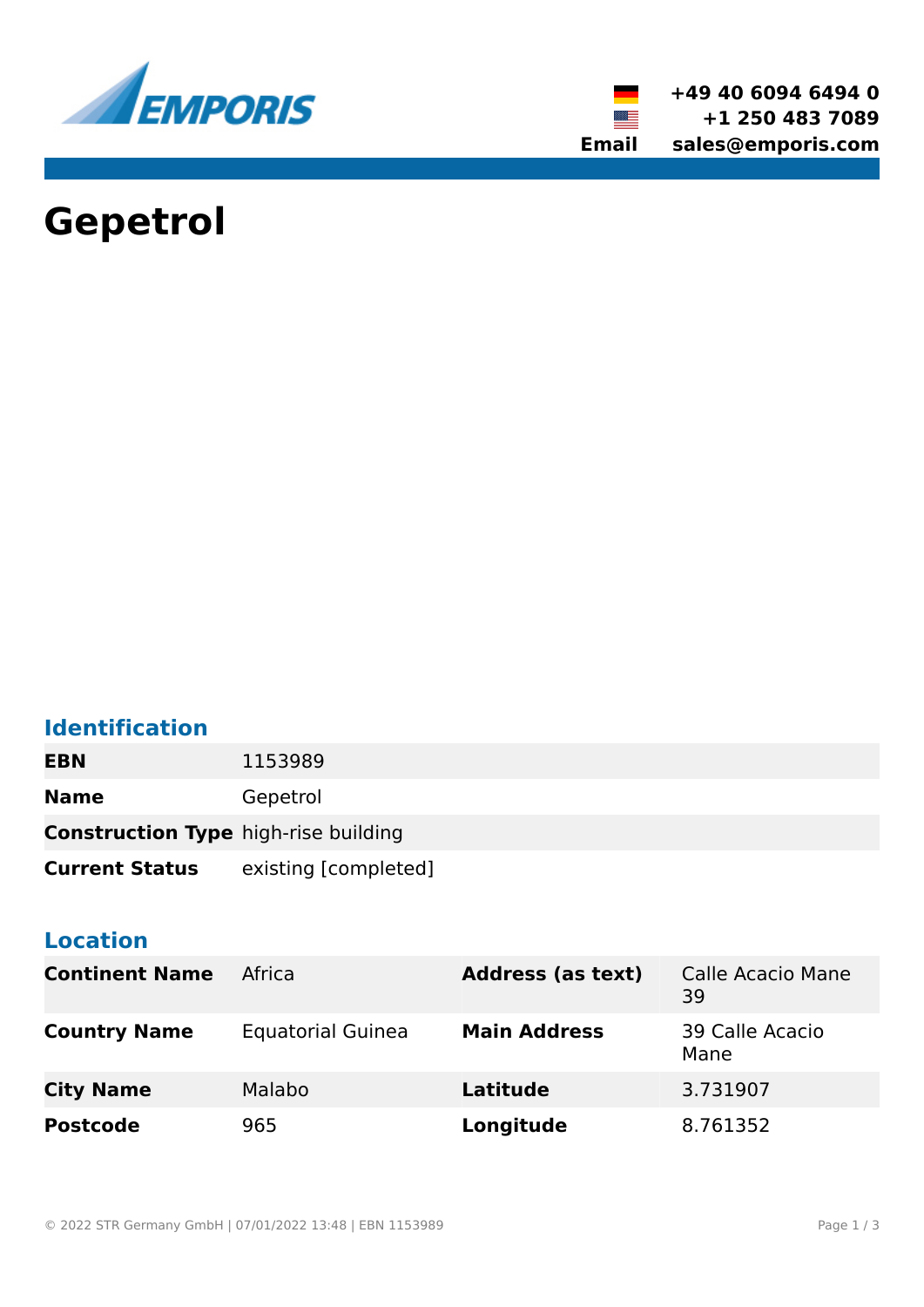| <b>EMPORIS</b>                      |              |          |                                   | <b>Gepetrol</b>   |      |
|-------------------------------------|--------------|----------|-----------------------------------|-------------------|------|
| <b>Description</b>                  |              |          |                                   |                   |      |
| <b>Facade System</b>                | curtain wall |          | <b>Main Usage</b>                 | commercial office |      |
|                                     |              |          |                                   |                   |      |
| <b>Spatial dimensions</b>           |              |          |                                   |                   |      |
| <b>Height (structural)</b>          |              | $190$ ft | <b>Floors (overground)</b>        |                   | 14   |
| Height (tip)                        |              | 190 ft   |                                   |                   |      |
|                                     |              |          |                                   |                   |      |
| <b>Years and costs</b>              |              |          |                                   |                   |      |
| <b>Year (construction</b><br>start) |              | 2007     | <b>Year (construction</b><br>end) |                   | 2009 |

## **Need additional information? Contact us now!**

Phone **+49 40 6094 6494 0<br>
Phone <b>+1 250 483 7089** Phone **+1 250 483 7089** Email **<sales@emporis.com>**

Hamburg 09:00 am - 07:00 pm<br>New York 03:00 am - 01:00 pm New York 03:00 am - 01:00 pm<br>Tokyo 04:00 pm - 02:00 am 04:00 pm - 02:00 am